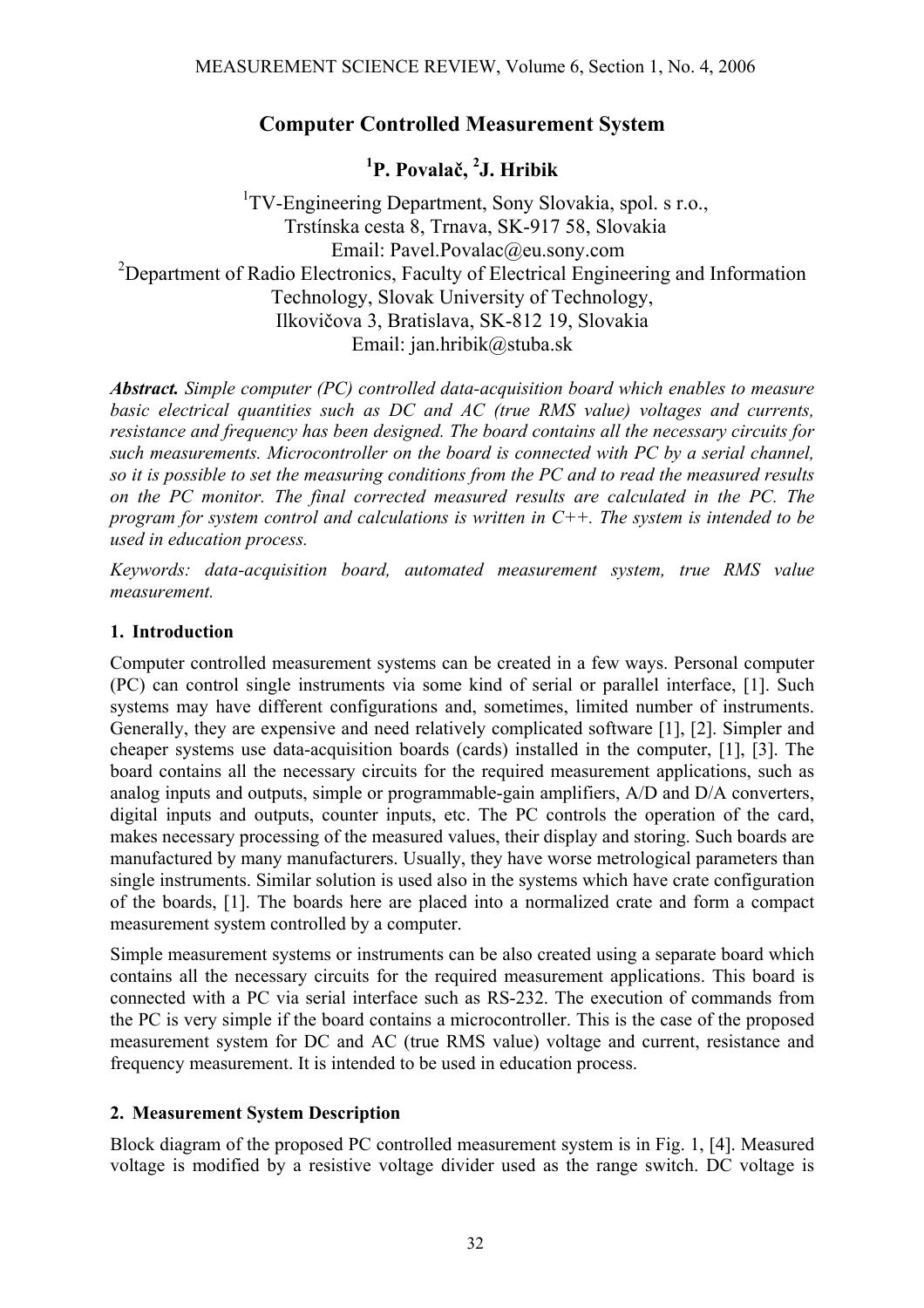connected directly to the input of A/D converter while AC voltage is first converted to DC value by integrated RMS converter. Measured current is converted to a proportional voltage value by shunt resistors in I/U converter which also contains a range switch. The following handling is the same as for the voltage. Resistance is converted to a DC voltage by a feedback R/U converter with operational amplifier which also contains a range switch. This DC voltage is then connected to the input of A/D converter by a function switch. Any AC voltage is shaped to the rectangular form by shaping circuits and its frequency is measured automatically by the counter in the microcontroller.



Fig. 1. Block diagram of the proposed PC controlled measurement system.

The operation of A/D converter is controlled directly by the microcontroller. Digital output data of A/D converter is transmitted through parallel programmable peripheral interface (PPI) and, after some processing in the microcontroller, is sent to the PC via RS-232 serial interface. All other processing and calculations are made in the PC and the measured results are displayed on the monitor screen.

#### **3. Practical Considerations**

All the measurement system is realized on a printed circuit board. Range switches, except for resistance range switching, and function switch are realized by mechanical relays controlled from the digital part. Resistance ranges are switched by field-effect transistors with low onresistance. Five voltage ranges, namely 0.2 V, 2 V, 20 V, 200 V, 500 V, five current ranges 0.2 mA, 2 mA, 20 mA, 200 mA, 2 A and five resistance ranges 200  $\Omega$ , 2 k $\Omega$ , 20 k $\Omega$ , 200 k $\Omega$ , 2 M $\Omega$  are user or automatically selectable from the PC. The current range 2 A uses two relay switches in parallel and voltage drop across the shunt resistor is sensed directly from the shunt to overcome a voltage drop across the switch. Measured resistance is connected in the feedback of operational amplifier and range switching is accomplished by selection of the other resistor of the amplifier feedback circuit. The DC voltage proportional to the RMS value of AC voltage is obtained by AD736 RMS converter integrated circuit. The board also contains power supply stabilizers  $\pm$  5 V and  $\pm$ 12 V.

The principle of RMS conversion used in the RMS converter is shown in Fig. 2, [5]. The output voltage of this converter can be expressed by the equation

$$
U_o = avg\left(\frac{|u_i(t)|^2}{U_o}\right),\tag{1}
$$

or, after rearrangement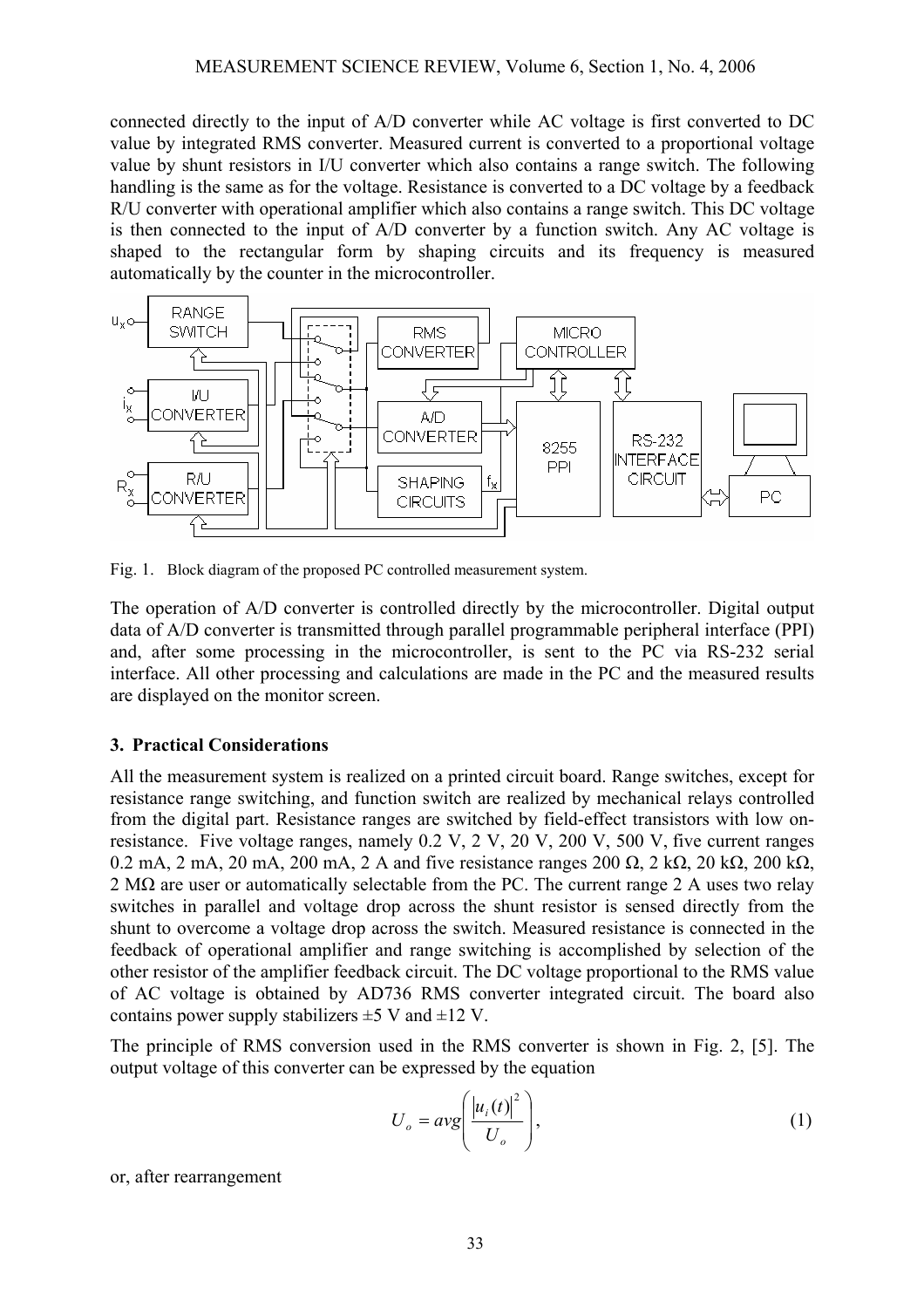$$
U_o^2 = avg(u_i(t)|^2), \qquad (2)
$$

$$
U_o = \sqrt{avg\left(u_i(t)\right)^2}.
$$
 (3)

Hence, the output voltage is equal to the RMS value of the input voltage.



Fig. 2. The principle of RMS conversion.

In digital part AD7892 12-bit successive approximation A/D converter, MHB8255A PPI circuit, AT89C2051 microcontroller and HIN232CP RS-232 transmitter/receiver interface circuit are used. The A/D converter is set to the parallel mode of operation. The 12 bits of the A/D converter data output are connected to the port PB and to the lower 4 bits of the port PC of the 8255 PPI circuit. The port PA of the PPI circuit is used as the output port to control the range switches in the analog part. All the programming of the 8255 PPI circuit is accustomed through the data port directly from the microcontroller.

The microcontroller has been programmed in assembler. After programming of 8255 PPI circuit two timers of the microcontroller are programmed. The timer 1 is used to time the RS-232 serial 8-bit UART interface. The transfer speed TS is set to 2400 Bd according to the equation

$$
TS = \frac{2^{SM}}{32} \cdot \frac{f_{CLK}}{12 \cdot [256 - (TH1)]},\tag{4}
$$

where

- SM the MSB of the PCON register used to enable the doubling of the transfer speed
- $f_{CLK}$  the microcontroller clock frequency (24 MHz)
- (TH1) the contents of the TH1 register used to set the transfer speed by setting the frequency of overflows of the timer 1.

From Eq. 4 it is possible to calculate the number stored in TH1 register to get the desired transfer speed.

The timer 0 together with the 8-bit register B create a 24-bit counter which is used to measure the period of the input signal and then to calculate the frequency in the PC.

The program in the PC is written in C++ programming language. From the keyboard, it is possible to select the serial channel COM1 or COM2, the type and the character (DC, AC) of the measured quantity. The proper range can be selected automatically. Then, the information about the measured quantity is received (measured value, the actual range) and the actual value is calculated. The measured results (including the input AC signal frequency) are displayed on the monitor screen.